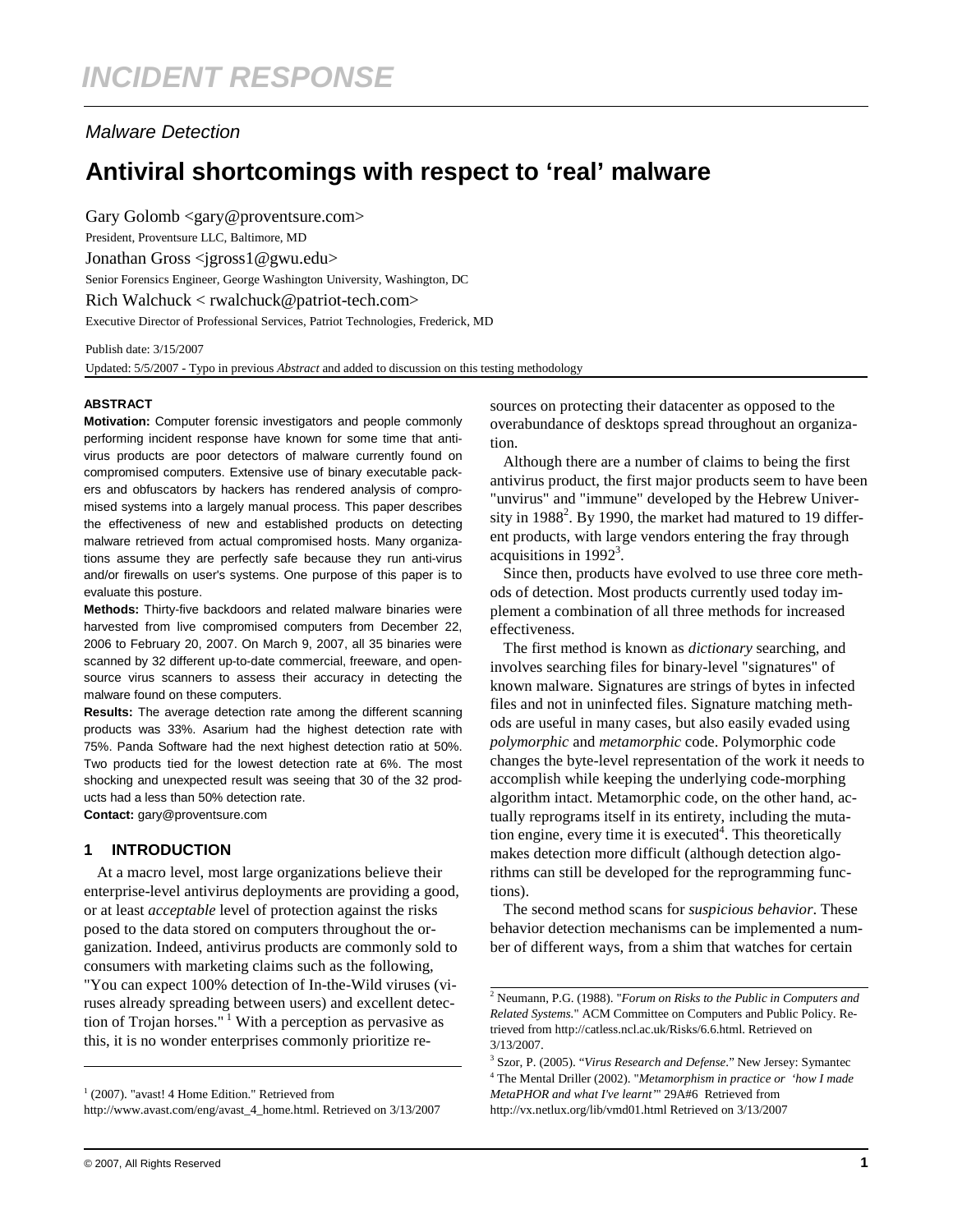system calls processes make, all the way to implementing a *sandbox* and running every process inside. Sandbox technology executes binaries in a *virtual machine*, such that the binary process thinks it is running inside the operating system, when in actuality it is running inside of another process. The sandbox process then proxies every system call of the binary process and monitors, logs, and creates alerts about the binaries activities.

The third class is generically referred to as *heuristics*, and encompasses many different ways of determining if a file is malware related. Most heuristic methods perform an analysis of the binary file format or flow control during execution to determine if the binary is exhibiting behavior typical of binaries trying to protect themselves from antivirus products. Heuristics also encompasses identifying suspicious functions related to malware at the assembly level.

Malware authors are aware of how current antiviral applications function, and will generally modify their code accordingly to exclude commonly detected functions. Binary packers and crypters are also frequently used to obfuscate the contents of malicious binaries. These seemingly simple methods are generally enough to bypass most virus scanning tools.

Given all this, it has become common practice for security engineers and incident responders to become accustomed to analyzing hacked computers with fully active backdoors that also have updated antivirus and host-based firewall products, which have detected nothing anomalous. In these situations, since traditional scanning applications are blind to the presence of this malware, the location and analysis of these binaries has become a largely manual process requiring specialized skills in identifying the fingerprints of a compromised computer. With such a specialized skill set required, most organizations without the budget for full-time forensic engineers rely primarily upon antivirus products installed throughout their organization are at a much higher risk for harboring compromised computers.

Described in this paper is a test of 32 commercial, freeware, and open source updated virus scanners to assess the accuracy in detecting malware, and a deeper analysis of the results of those tests.

### **2 EXPERIMENTAL DESIGN**

From a period of December 22, 2006 to February 20, 2007, binaries were collected from compromised hosts in live networks. Because these were real-world systems and not honeypots, low-level details of the compromises cannot be legally disclosed; however, the authors can make the archive of harvested backdoors available upon request. A total of 35 backdoors were collected. In terms of a *representative* dataset, this is a quite limited design, and is examined in the *Discussion* section of this paper. The collection period was limited to three months in order to balance concerns with time-based relevancy of the sample set. Backdoors that are too new would be a greatly unfair test, while those that are too old would be moot for the point of the test.

All of these systems were originally detected as being potentially compromised through network IDS signatures identifying backdoor or bot-related traffic. Each system was manually audited, and the main offending binaries were removed and collected. Only binaries related to the actual running backdoor processes were harvested.

Thirty-two products were used to scan each of the binaries. The products and their revisions are shown in *Table 1* and are sorted in descending order of version number, with the most mature products (by version) at the top of the list. We waited over two weeks to perform the scan, to give products a chance to release signature updates that could have affected the results of scanning the backdoors collected over the previous three months.

**Table 1.** Malware Detection Products Used

| Scanner                  | Version         | <b>Update Date</b><br>(today: 3/9/2007) |
|--------------------------|-----------------|-----------------------------------------|
| McAfee                   | 4981            | Same day as scan                        |
| NOD32v2                  | 2105            | Same day as scan                        |
| eTrust-Vet               | 30.6.3467       | Same day as scan                        |
| Symantec                 | 10              | Same day as scan                        |
| Panda                    | 9.0.0.4         | Same day as scan                        |
| <b>CAT-QuickHeal</b>     | 9               | Same day as scan                        |
| AVG                      | 7.5.0.447       | Same day as scan                        |
| AntiVir                  | 7.3.1.41        | Same day as scan                        |
| <b>BitDefender</b>       | 7.2             | Same day as scan                        |
| eSafe                    | 7.0.14.0        | Same day as scan                        |
| F-Secure                 | 6.70.13030.0    | Same day as scan                        |
| TheHacker                | 6.1.6.073       | Same day as scan                        |
| Norman                   | 5.80.02         | Same day as scan                        |
| Authentium               | 4.93.8          | Same day as scan                        |
| Avast                    | 4.7.936.0       | Same day as scan                        |
| <b>DrWeb</b>             | 4.33            | Same day as scan                        |
| VirusBuster              | 4.3.19:9        | Same day as scan                        |
| F-Prot                   | 4.3.1.45        | Same day as scan                        |
| Sophos                   | 4.15.0          | Same day as scan                        |
| Kaspersky                | 4.0.2.24        | Same day as scan                        |
| Ewido                    | 4               | Same day as scan                        |
| VBA32                    | 3.11.2          | Same day as scan                        |
| Ikarus                   | 3.1.1.3         | Same day as scan                        |
| ClamAV                   | 20060426(devel) | Same day as scan                        |
| Fortinet                 | 2.85.0.0        | Same day as scan                        |
| Sunbelt                  | 2.2.907.0       | Same day as scan                        |
| Prevx1                   | 2               | Same day as scan                        |
| <b>UNA</b>               | 1.83            | Same day as scan                        |
| Microsoft                | 1.2204          | Same day as scan                        |
| Proventsure Asa-<br>rium | 1.1             | 1/22/2007                               |
| FileAdvisor              | 1               | Same day as scan                        |
| PEiD                     | 0.94            | 5/10/2006                               |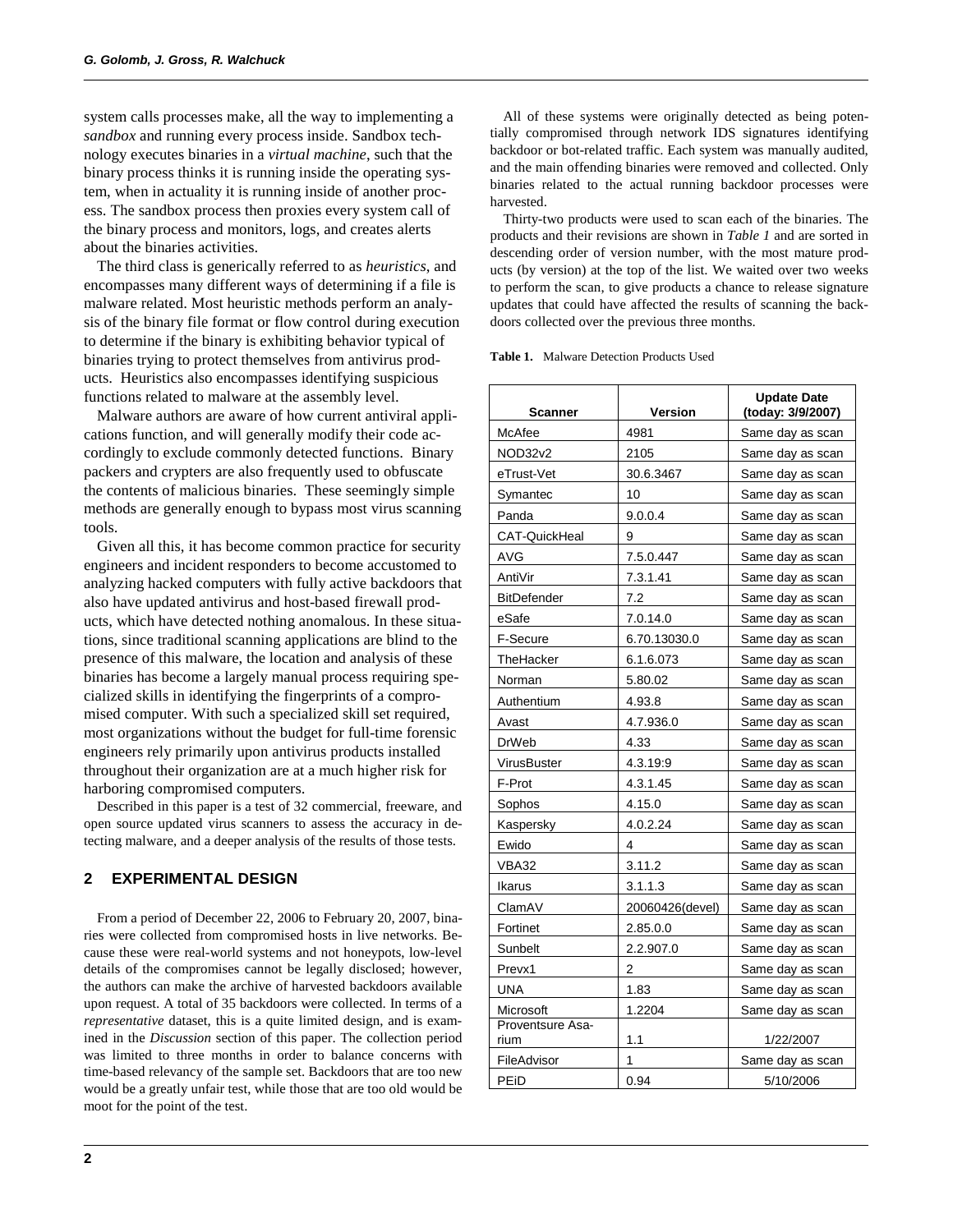For scanning, the independent third-party services of Virustotal<sup>5</sup> were used. Virustotal maintains real-time automatic updates of virus signatures for each product and returns detailed results from each antivirus engine. Real time global statistics are available from the Virustotal website. There are certain limitations to using Virustotal as the scanning platform, and these limitations are discussed in the *Discussion* section of this paper.

Asarium and PEiD are not maintained by Virustotal, so the sample files were scanned manually by the authors. PEiD was used with its default detection database, and configured to run a deep scan. Asarium was previously developed by one of the authors of this paper. Both Asarium and PEiD were included to illustrate the discussion of generically detecting malware by examining file structures as opposed to more traditional methods. Table 2 contains a file hash listing of the malware files examined.

**Table 2.** Malware File Hashes

| MD5 File Hash                                   |  |  |
|-------------------------------------------------|--|--|
| 7E-FC-FD-65-77-C4-26-E3-50-2F-35-2C-78-5D-10-E5 |  |  |
| C7-10-84-D9-95-8F-82-53-75-CA-57-3C-A7-E2-47-92 |  |  |
| E5-A7-05-A9-8D-A4-B9-1E-BD-D9-3D-CC-A5-30-E8-0A |  |  |
| 83-86-88-BC-58-FD-1A-B0-11-53-2B-52-7F-DE-A1-14 |  |  |
| 39-19-E7-AC-D0-3C-53-20-9F-F8-96-EF-3D-6C-5D-7A |  |  |
| 5C-9C-1B-2C-46-A5-5F-0E-63-02-BE-63-0F-4F-94-FF |  |  |
| 57-B8-23-62-51-91-FA-FC-01-B8-01-96-75-D7-F7-4D |  |  |
| BF-25-44-2B-93-D6-07-78-BC-C7-60-F7-64-95-1F-12 |  |  |
| D1-13-3C-32-41-3D-D8-06-A1-F6-C1-56-FE-F1-55-21 |  |  |
| BD-56-B8-BD-DF-B9-FC-1E-14-83-45-D9-AB-90-05-12 |  |  |
| C8-5D-16-4F-90-10-1D-64-4A-F1-15-77-B1-1F-D3-0A |  |  |
| 47-5B-EF-F4-F4-50-44-E7-2F-CD-52-1D-84-46-DB-AC |  |  |
| 10-D8-BE-76-16-28-7C-9B-97-5E-C5-21-14-CC-54-C3 |  |  |
| C6-FD-E3-A5-7C-40-00-86-05-89-16-B4-33-C6-02-28 |  |  |
| 02-D2-FD-B2-B3-FD-ED-C1-98-55-C1-15-30-3C-6C-E9 |  |  |
| F9-8F-22-97-B9-5C-3F-B1-19-1F-4D-01-0E-C6-DB-24 |  |  |
| F4-26-01-D4-AC-18-BB-06-D8-30-B6-F8-E4-50-0A-DF |  |  |
| C5-E2-F8-E2-3E-F4-E1-CD-EE-46-94-6E-07-34-5A-BE |  |  |
| 40-4D-25-8E-63-A7-08-32-0B-1B-21-43-DB-25-DA-6A |  |  |
| BA-E2-2C-30-AD-30-0A-88-51-05-06-B3-23-66-34-40 |  |  |
| C9-DF-A0-E4-F4-A6-40-9A-AA-49-B8-91-C8-A8-68-F2 |  |  |
| A1-5E-B9-51-9F-80-F8-2B-BE-B0-FC-E9-C6-5D-20-CB |  |  |
| 03-E5-D9-F3-3C-D8-0D-11-7B-69-20-6C-B7-E7-B3-E2 |  |  |
| EC-43-99-88-D5-94-BE-E8-0F-62-BB-3B-5B-02-48-1A |  |  |
| A7-A5-23-2B-CD-EC-3D-69-AC-D8-3E-D4-18-59-F9-A0 |  |  |
| 2C-DE-A2-29-AE-03-BE-84-5A-AF-85-5E-C4-DD-F4-D6 |  |  |
| BC-10-DA-51-1C-B4-87-B1-1B-15-1D-58-89-8B-5E-AA |  |  |
| 97-42-B6-E2-10-0C-4E-2C-AD-EE-9F-74-31-73-52-7E |  |  |
| 54-1A-CA-15-58-D4-C6-BF-E5-3C-F1-CA-36-BA-11-B1 |  |  |
| 8B-9A-07-E3-FB-D6-68-10-CE-07-85-E8-E6-18-B2-6F |  |  |
| D6-A5-EE-48-F0-AB-68-55-97-A5-81-51-66-D5-E2-CC |  |  |
| AA-FB-91-10-FD-58-3A-95-AF-0B-3F-09-81-73-86-09 |  |  |
| E4-CB-20-46-52-23-B8-BF-2D-D6-85-7B-1B-65-7A-9F |  |  |
| 10-36-E3-DD-DC-89-A4-E6-8D-8A-33-F3-82-3A-18-0E |  |  |
| C9-A9-0E-78-A4-8D-3E-41-A8-EA-4C-47-A2-94-9F-73 |  |  |

5 See http://www.virustotal.com for more information.

Because every product detects malware differently, and triggers alerts on different aspects of malware, testing accounted for *positives* and *false negatives* only. In other words, if a particular product returned any indication the file was malware related, credit was given to the product for identifying the file as malware. If the product generated zero alerts about the file scanned, then it was counted as a missed result.

For the purpose of this test, the terms backdoor and malware are used synonymously, and are used to describe software that is noncommercially supported, maliciously installed, and allows full access to the data, remote management, and administration of the system it is installed on.

## **3 RESULTS**

Of the 35 malware files, three invalid files were removed from the sample set, leaving 32 malware binaries used in the final tests and performance calculations. If the malware binary would not consistently execute on a computer, then it was removed from the test group due to inconsistencies in detection results.

*Table 3* (below) and Graph 1 (Appendix) summarize the results of the testing. The average detection rate among all products was 33%. The highest was Asarium with a 75% detection rate, and the lowest was tied between ClamAV and FileAdvisor with a 6% detection rate.

The most shocking and unexpected result was seeing that 94% of the products had a less than 50% detection rate.

| <b>Scanner</b>       | <b>Results</b><br>of 32 | Percent |
|----------------------|-------------------------|---------|
| Proventsure Asa-     |                         |         |
| rium                 | 24                      | 75      |
| Panda                | 16                      | 50      |
| eSafe                | 15                      | 47      |
| AntiVir              | 14                      | 44      |
| Fortinet             | 14                      | 44      |
| <b>BitDefender</b>   | 14                      | 44      |
| F-Secure             | 13                      | 41      |
| F-Prot               | 13                      | 41      |
| VBA32                | 13                      | 41      |
| Symantec             | 13                      | 41      |
| <b>AVG</b>           | 12                      | 38      |
| Ikarus               | 12                      | 38      |
| Sunbelt              | 12                      | 38      |
| Norman               | 11                      | 34      |
| Authentium           | 11                      | 34      |
| Kaspersky            | 11                      | 34      |
| NOD32v2              | 11                      | 34      |
| <b>CAT-QuickHeal</b> | 10                      | 31      |
| Prevx1               | 10                      | 31      |
| <b>UNA</b>           | 10                      | 31      |

**Table 3.** Scanner Results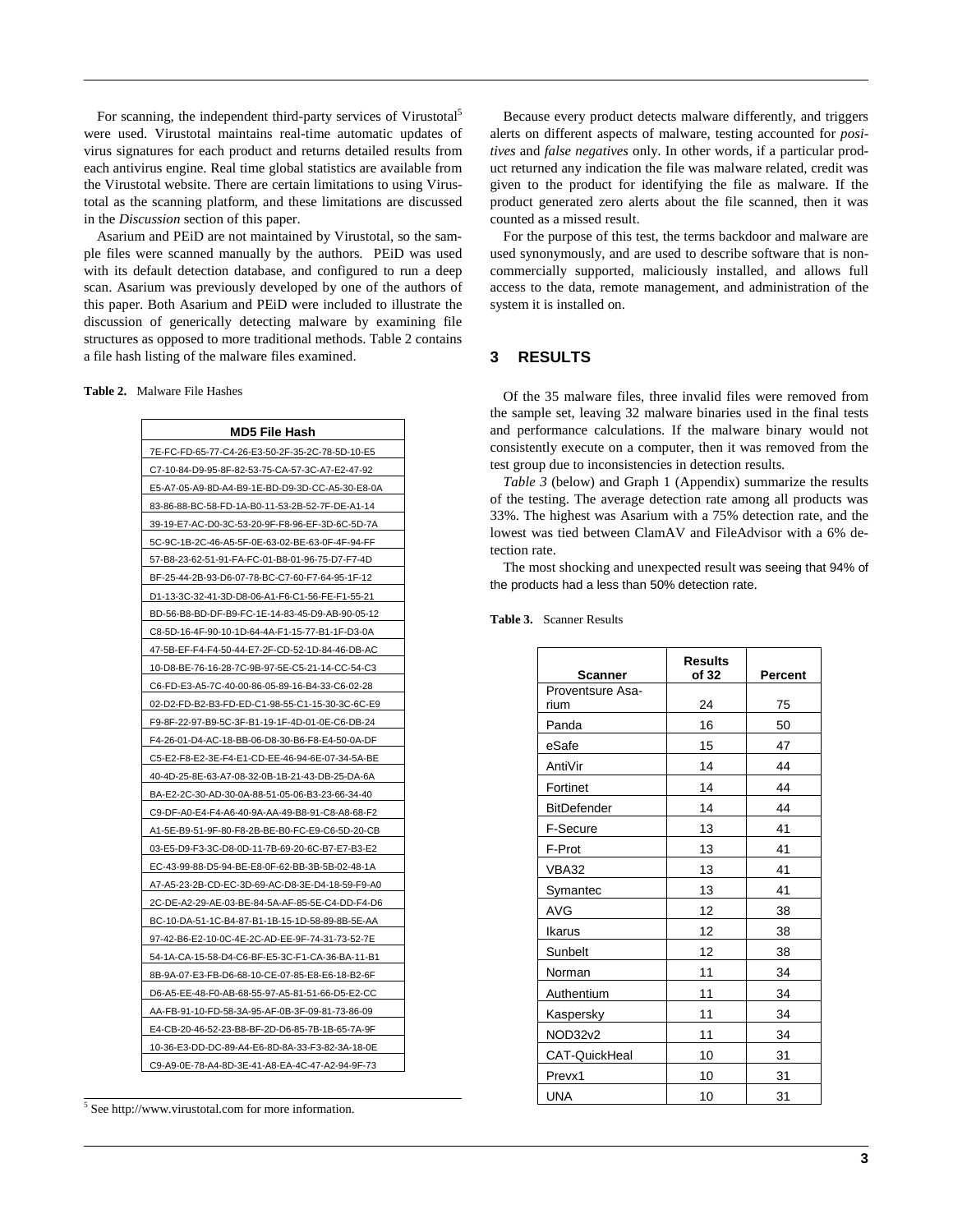| Avast        | 9 | 28 |
|--------------|---|----|
| McAfee       | 9 | 28 |
| <b>DrWeb</b> | 9 | 28 |
| Ewido        | 9 | 28 |
| PEiD         | 9 | 28 |
| VirusBuster  | 7 | 22 |
| Sophos       | 7 | 22 |
| eTrust-Vet   | 7 | 22 |
| TheHacker    | 6 | 19 |
| Microsoft    | 4 | 13 |
| ClamAV       | 2 | 6  |
| FileAdvisor  | 2 | 6  |

#### **4 DISCUSSION**

The first and foremost point to make about the purpose of the test and paper is not to establish which products detect the most problems in a sample of binaries. The purpose of the paper is to evaluate the performance of market-leading products against malware sampled from production environments in the real world. This is a subtle difference and one of important distinction. Many organizations assume they are perfectly safe because they run antivirus and/or firewalls on end user's systems. One purpose of this paper is to evaluate this posture.

One limitation in this test was the use of Virustotal as a scanning platform. VirusTotal AV engines are command line versions. This can introduce differences between Virustotal results and those seen from the stand-alone versions - especially in products that rely on personal firewall logging as well.

Many published tests are based on "Zoo" collections of hundreds or thousands of binaries. It is commonly known these collections are filled with corrupt executables and false positives. Additionally, AV companies help contribute to these collections, which make them terribly skewed in the first place. The attempt here was to test products against malware coming entirely from live compromises of end-users and not vendors.

However, a limitation of this experiment is the size of the sample data, although it was chosen intentionally. After collecting binaries for three months, there were dozens more to use, however files with duplicate hashes were removed, which greatly reduced the sample size. These malware binaries are all binaries taken from recently hacked computers that allow remote access to the computer by outside parties. They are not the types of files virus scanners were originally developed to scan for, such as Office Document macro viruses or mass mailing viruses. Despite this, these types of files are the most regularly found causes of compromise today. If macro viruses had been scanned, it is expected the results of certain products would go down severely, while others would increase dramatically.

Given this constraint, binaries used in the sample set were selected intentionally. This is the malware most organizations are unaware of, since many IDS's and other network auditing products are currently unequipped to reliably detect all of them. IDS is constrained principally to unencrypted traffic, hence custom protocol p2p and traditionally encrypted backdoors will typically evade detection. In addition, these backdoors are one of the most serious threats to organizations, since they all allow some form of remote control and/or administration of the systems they are installed on.

One of the big shifts new vendors are taking in malware detection is examining binary formats as opposed to simply looking for signs of specific viruses. For example, the Portable Executable (PE) is the file format specification used for executables and .dll's on 32-bit and 64-bit Windows operating systems<sup>6</sup>. An executable file consists of a number of headers and sections, which jointly direct how the file is ultimately mapped into memory. These sections are aligned to page boundaries to account for regions which require specific memory protection specifications. These protection specifications include information such as whether or not the area is writable or executable. One particular section of note is the import address table (IAT), which is used as a reference for the application when it is calling a Windows API function. Most packing or compressing programs will destroy the original IAT to free unnecessary space; the Windows loader is extremely forgiving with PE headers. Virus authors can even potentially abuse the Windows loader itself to hide malicious code which is executed before the actual program in addition to obscuring already present malicious content.

Some products work by scanning the structure of executable files and comparing the header structure to profiles of normal compilers like Visual Studio and Borland. Others work by analyzing information contained in the IAT (described above) and Export Address Tables.

These methods are extremely useful in identifying malware because virus and malware writers typically use binary obfuscators and packers. UPX is the most common example of these, although by no means the most stealthy<sup>7</sup>.

These methods are also useful since they look for more "universal" signs of binary integrity. Since these facets of binaries do not change frequently, these methods require little updating over time, as opposed to antivirus products which typically need to be updated daily, or even hourly.

The potential drawback of these methods is that they produce alerts that are more general in nature. For example, where Asarium returned an alert with the name " HIGH:ENIGMA-PACKED-BIN" other scanners might have returned a more specific event name indicating the actual backdoor. On the other hand, it was seen that almost all of the products identified each backdoor differently from one another. This lack of consistency between products brings the value of this point into question in the first place. Additionally, with the proliferation of backdoor source code and people with the ability to customize them, it seems to be most useful to simply identify a file as malware regardless of the ability to identify the exact flavor of it. This gives administrators the ability to do something they are currently lacking - the ability to identify the problem and clean the system.

<sup>6</sup> May 21, 2006. "Microsoft Portable Executable and Common Object File Format Specification." Microsoft Corporation. Redmond, Washington. 7 http://upx.sourceforge.net/